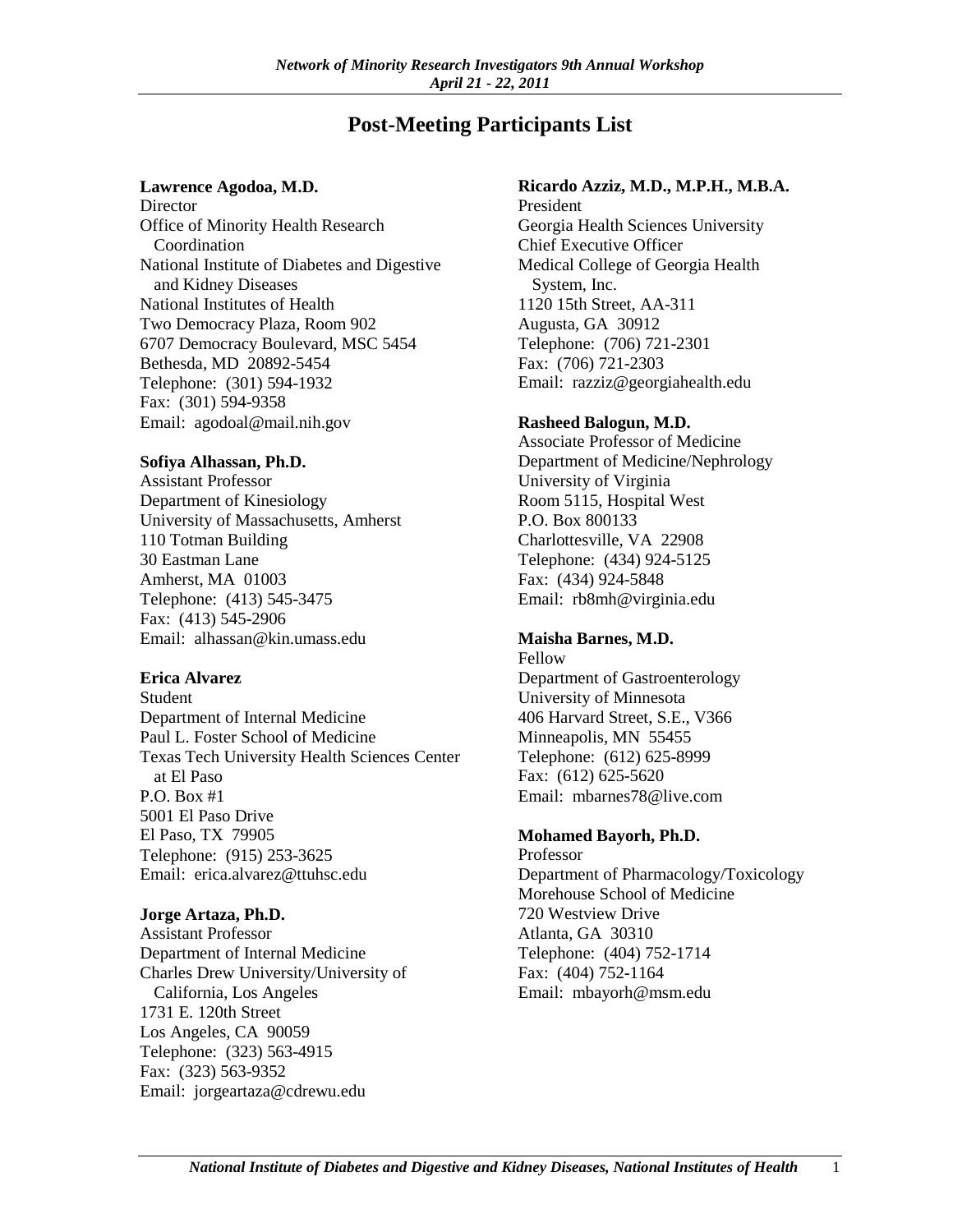### **Tiffany Beckman, M.D., M.P.H.**

Endocrinologist, Assistant Professor of Medicine Department of Medicine University of Minnesota MMC 101 420 Delaware Street, S.E. Minneapolis, MN 55455 Telephone: (612) 626-9329 Fax: (612) 626-3133 Email: beckm004@umn.edu

### **Rhonda Bentley-Lewis, M.D., M.B.A.**

Physician Department of Medicine/Diabetes Unit Massachusetts General Hospital 55 Fruit Street, Bulfinch 4-415 Boston, MA 02114 Telephone: (617) 726-2874 Email: rbentleylewis@partners.org

### **Shirley Blanchard, Ph.D.**

Associate Professor Creighton University 2500 California Plaza Omaha, NE 68178 Telephone: (402) 280-5921 Fax: (402) 280-5962 Email: sblancha@creighton.edu

# **Juan Bournat, Ph.D., M.S.**

Department of Molecular and Human Genetics Baylor College of Medicine One Baylor Plaza, Room R731C Houston, TX 77030 Telephone: (713) 798-5451 Email: jbournat@bcm.edu

# **José Calderoń, M.D.**

Associate Professor Medical Sciences Institute Charles R. Drew University of Medicine and Science 92 W. Pine Tree Avenue Lake Worth, FL 33467 Telephone: (212) 470-5881 Email: drcalderon@sbcglobal.net

### **Hector Carbajal, M.D.**

Department of Internal Medicine and Transplant Surgery The Methodist Hospital Research Institute 6550 Fannin Street, SM 1001 Houston, TX 77030 Telephone: (832) 273-4636 Email: hcarbajal@tmhs.org

### **Carmen Castaneda-Sceppa, M.D., Ph.D.**

Associate Professor Health Sciences Department Northeastern University 360 Huntington Avenue Boston, MA 02115 Telephone: (617) 373-5543 Fax: (617) 373-2968 Email: c.sceppa@neu.edu

# **Conrad Cole, M.D., M.P.H., M.S.**

Associate Professor Department of Gastroenterology, Hepatology, and Nutrition Cincinnati Children's Hospital Medical Center 3333 Burnet Avenue, MLC 2010 Cincinnati, OH 45229 Telephone: (513) 636-6155 Fax: (513) 636-7805 Email: conrad.cole@cchmc.org

# **Elizabeth Coss, M.D.**

Mayo Clinic 200 First Street, S.W. Rochester, MN 55905 Telephone: (507) 284-2630 Email: coss.elizabeth@mayo.edu

# **Deidra Crews, M.D., M.S.**

Assistant Professor of Medicine Department of Medicine-Nephrology The Johns Hopkins University School of Medicine 301 Mason F. Lord Drive, Suite 2500 Baltimore, MD 21224 Telephone: (410) 550-2820 Fax: (410) 550-7950 Email: dcrews1@jhmi.edu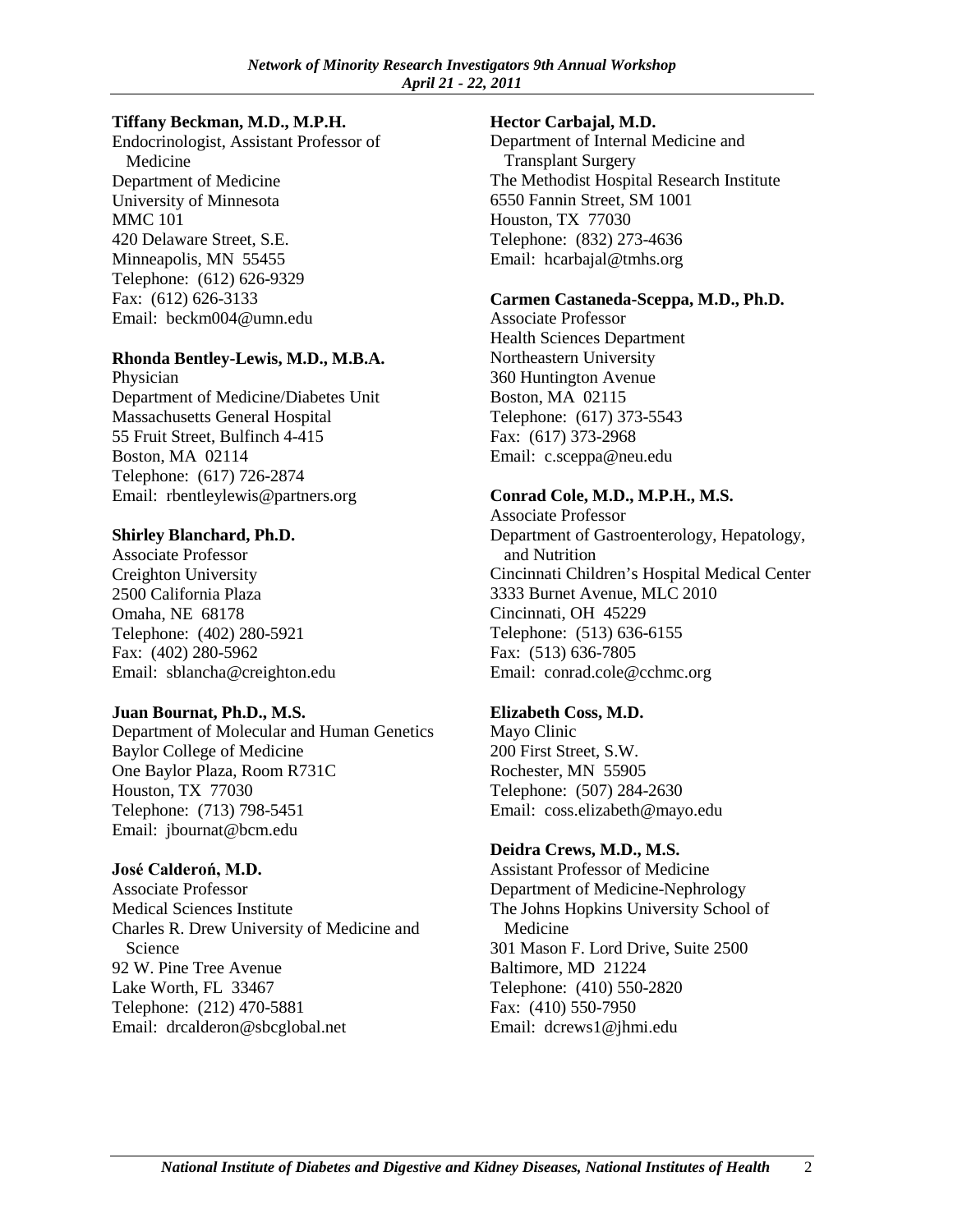#### **Luis Cubano, Ph.D.**

Anatomy and Cell Biology Universidad Central del Caribe P.O. Box 60327 Bayamon, PR 00627 Telephone: (787) 798-3001 Email: lacoadrgs@gmail.com

### **Clarissa Jonas Diamantidis, M.D., M.H.S.**

Assistant Professor of Medicine Division of Nephrology University of Maryland Medical Systems 22 S. Greene Street, Room N3W143 Baltimore, MD 21201 Telephone: (410) 328-5720 Fax: (410) 328-5685 Email: cdiamantidis@medicine.umaryland.edu

# **Ayotunde Dokun, M.D.**

Assistant Professor University of Virginia Aurbach Medical Research Building P.O. Box 801406 450 Ray C. Hunt Drive, Suite 1214C Charlottesville, VA 22903 Telephone: (434) 243-8301 Email: doa3q@virginia.edu

# **James Dzandu, Ph.D.**

Research Investigator Consultant Department of Graduate Medical Education Methodist Medical Center 1441 Beckley Avenue Dallas, TX 75203 Telephone: (214) 566-4603 Email: jkd2569@hotmail.com

# **Danita Eatman, Ph.D.**

Assistant Professor Department of Pharmacology Morehouse School of Medicine 720 Westview Drive Atlanta, GA 30310 Telephone: (404) 752-1174 Fax: (404) 752-1164 Email: deatman@msm.edu

### **Gregory Florant, Ph.D.**

Department of Biology Colorado State University Campus Mail 1878 Fort Collins, CO 80523 Telephone: (970) 491-7627 Fax: (970) 491-0649 Email: florant@lamar.colostate.edu

# **Michelle Foster, Ph.D.**

Research Assistant Professor Department of Psychiatry University of Cincinnati 2170 E. Galbraith Road Cincinnati, OH 45206 Telephone: (513) 558-2823 Email: michelle.foster@uc.edu

# **Rose Foster**

Group Manager, Health Promotion and Outreach Oak Ridge Institute for Science and Education P.O. Box 117, MS-37 Oak Ridge, TN 37831-0117 Telephone: (865) 576-9342 Fax: (865) 241-3851 Email: rose.foster@orise.orau.gov

# **Martin Frank, Ph.D.**

Executive Director American Physiological Society 9650 Rockville Pike Bethesda, MD 20814-3991 Telephone: (301) 634-7118 Fax: (301) 634-7241 Email: mfrank@the-aps.org

# **Trudy Gaillard, Ph.D.**

Assistant Professor of Medicine Department of Internal Medicine The Ohio State University 495 McCampbell Hall 1581 Dodd Drive Columbus, OH 43210 Telephone: (614) 688-4184 Fax: (614) 292-1550 Email: trudy.gaillard@osumc.edu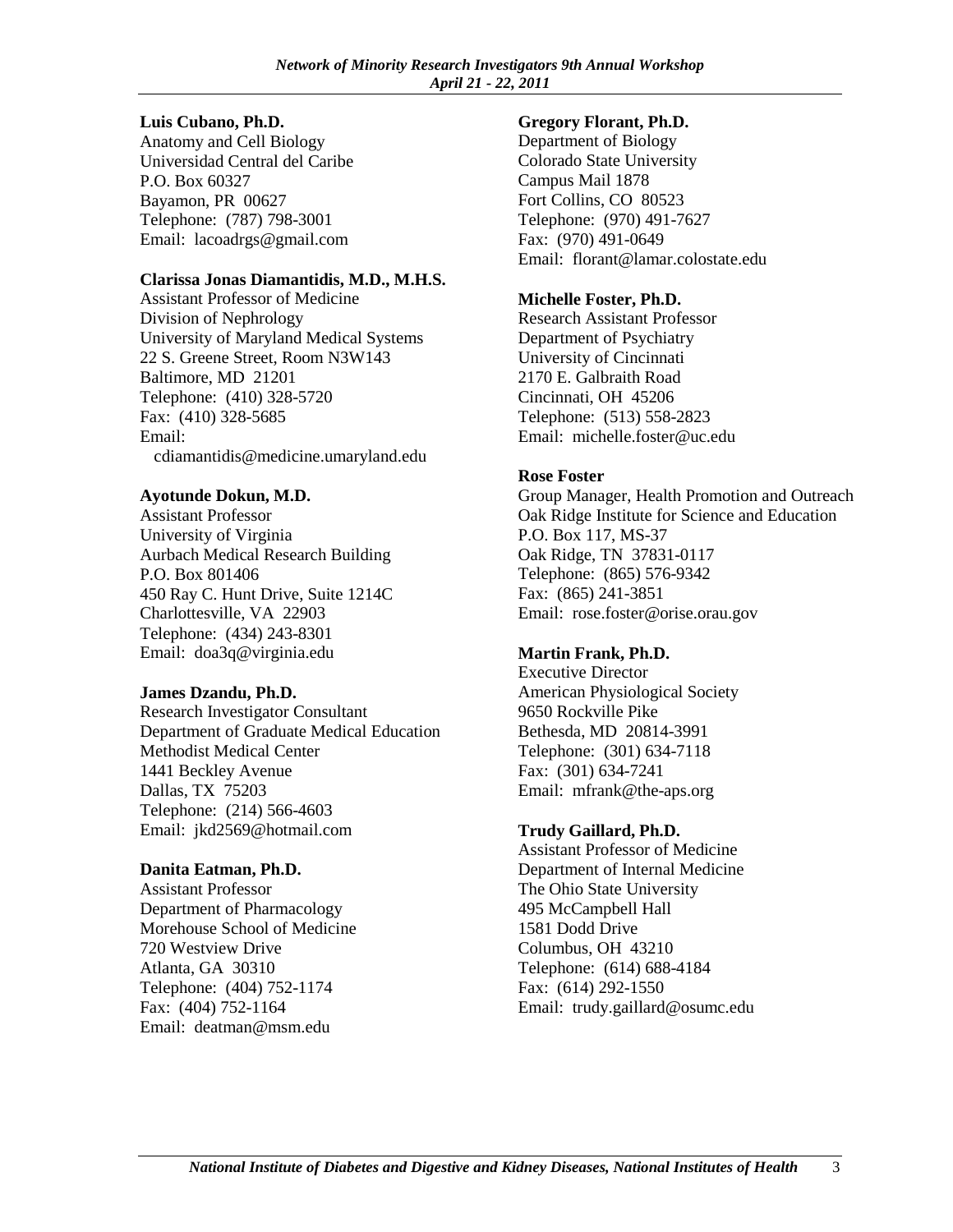# **Eddie Greene, M.D.**

Associate Professor Department of Nephrology and Hypertension Mayo Clinic 200 First Street, S.W. Rochester, MN 55905 Telephone: (507) 284-3594 Fax: (507) 266-7891 Email: greene.eddie@mayo.edu

# **B. Michelle Harris, Ph.D.**

Assistant Professor Biological and Environmental Sciences University of the District of Columbia Building 44, Room 200-04 4200 Connecticut Avenue, N.W. Washington, DC 20008 Telephone: (202) 274-5739 Fax: (202) 274-5845 Email: bharris@udc.edu

# **German Hernandez, M.D.**

Assistant Professor of Medicine Division of Nephrology and Hypertension Department of Medicine Paul L. Foster School of Medicine Texas Tech University Health Sciences Center at El Paso 4800 Alberta Avenue El Paso, TX 79905 Telephone: (915) 443-5505 Fax: (915) 584-1349 Email: german.hernandez@ttuhsc.edu

# **Joyce Hunter, Ph.D.**

Deputy Director National Institute on Minority Health and Health Disparities National Institutes of Health Two Democracy Plaza, Suite 800 6707 Democracy Boulevard, MSC 5465 Bethesda, MD 20892-5465 Telephone: (301) 402-1366 Fax: (301) 402-7040 Email: hunterj@nih.gov

### **James Hyde, Ph.D.**

Senior Advisor Research Training and Career Development Programs Division of Diabetes, Endocrinology, and Metabolic Diseases National Institute of Diabetes and Digestive and Kidney Diseases National Institutes of Health Two Democracy Plaza 6707 Democracy Boulevard, MSC 5460 Bethesda, MD 20892-5460 Telephone: (301) 594-7692 Fax: (301) 480-0475 Email: james.hyde@nih.gov

# **Princess Imoukhuede, Ph.D.**

Postdoctoral Fellow Department of Biomedical Engineering The Johns Hopkins University School of Medicine Traylor Research Building, Room 617 720 Rutland Avenue Laurel, MD 21205 Telephone: (410) 614-6685 Email: pimoukhuede@jhu.edu

# **Ikhide Imumorin, Ph.D.**

Assistant Professor Department of Animal Science Cornell University 267 Morrison Hall Ithaca, NY 14853 Telephone: (607) 255-2850 Fax: (607) 255-9829 Email: igi2@cornell.edu

# **Carlos Isales, M.D.**

Professor Department of Orthopaedic Surgery Georgia Health Sciences University CA-1004 1120 15th Street Augusta, GA 30912 Telephone: (706) 721-0692 Fax: (706) 721-8727 Email: cisales@georgiahealth.edu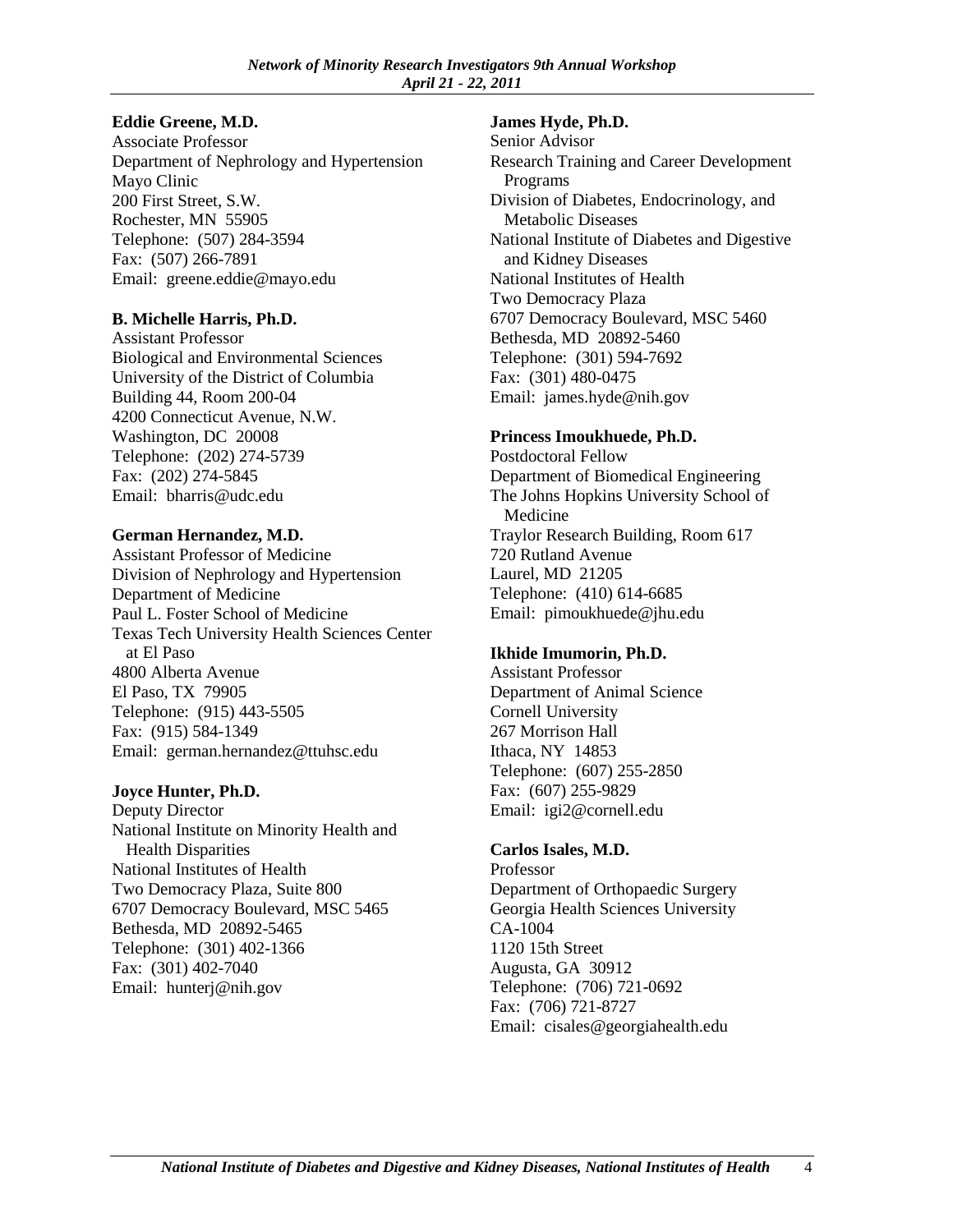#### **Carolina Jorgez, Ph.D.**

**Instructor** Department of Urology Baylor College of Medicine Suite N730 Alkek One Baylor Plaza Houston, TX 77030 Telephone: (713) 798-7266 Fax: (713) 798-7265 Email: cj129804@bcm.edu

### **John Kauwe, Ph.D.**

Assistant Professor Department of Biology Brigham Young University 675 WIDB Provo, UT 84602 Telephone: (801) 422-2993 Email: kauwe@byu.edu

# **Myra Kleinpeter, M.D., M.P.H.**

Associate Professor of Clinical Medicine Tulane University School of Medicine 1430 Tulane Avenue, SL45 New Orleans, LA 70112 Telephone: (504) 988-5346 Fax: (504) 988-1909 Email: mkleinp@tulane.edu

# **Shaye Lewis, Ph.D.**

Postdoctoral Fellow Department of Urology Baylor College of Medicine Alkek N730 One Baylor Plaza Houston, TX 77030 Telephone: (281) 216-3650 Email: shayel@bcm.tmc.edu

# **Jesus López-Guisa, Ph.D.**

Assistant Professor Department of Tissue and Cell Sciences Seattle Children's Research Institute Building One, Room 539 1900 9th Avenue Seattle, WA 98101 Telephone: (206) 884-6037 Fax: (206) 884-1407 Email: jesus.lopez-guisa@seattlechildrens.org

### **Becky Marquez, Ph.D.**

Postdoctoral Research Fellow Department of Family and Preventive Medicine University of California, San Diego 3855 Health Sciences Drive, #0901 La Jolla, CA 92093 Telephone: (858) 822-6827 Email: becky.marquez@gmail.com

# **Winnie Martinez**

Program Analyst Office of Minority Health Research Coordination National Institute of Diabetes and Digestive and Kidney Diseases National Institutes of Health Two Democracy Plaza, Room 906A 6707 Democracy Boulevard, MSC 5454 Bethesda, MD 20892-5454 Telephone: (301) 435-2988 Fax: (301) 594-9358 Email: martinezw@mail.nih.gov

# **Darius Mason, Pharm.D.**

Assistant Professor Department of Pharmacy Practice Albany College of Pharmacy and Health Sciences O'Brien Building, Suite 231 106 New Scotland Avenue Albany, NY 12208 Telephone: (518) 694-7188 Fax: (866)788-1099 Email: darius.mason@acphs.edu

# **Tesfaye Mersha, Ph.D.**

Assistant Professor Department of Pediatrics Cincinnati Children's Hospital Medical Center 3333 Burnet Avenue Cincinnati, OH 45229 Telephone: (513) 803-2766 Fax: (513) 636-1657 Email: tesfaye.mersha@cchmc.org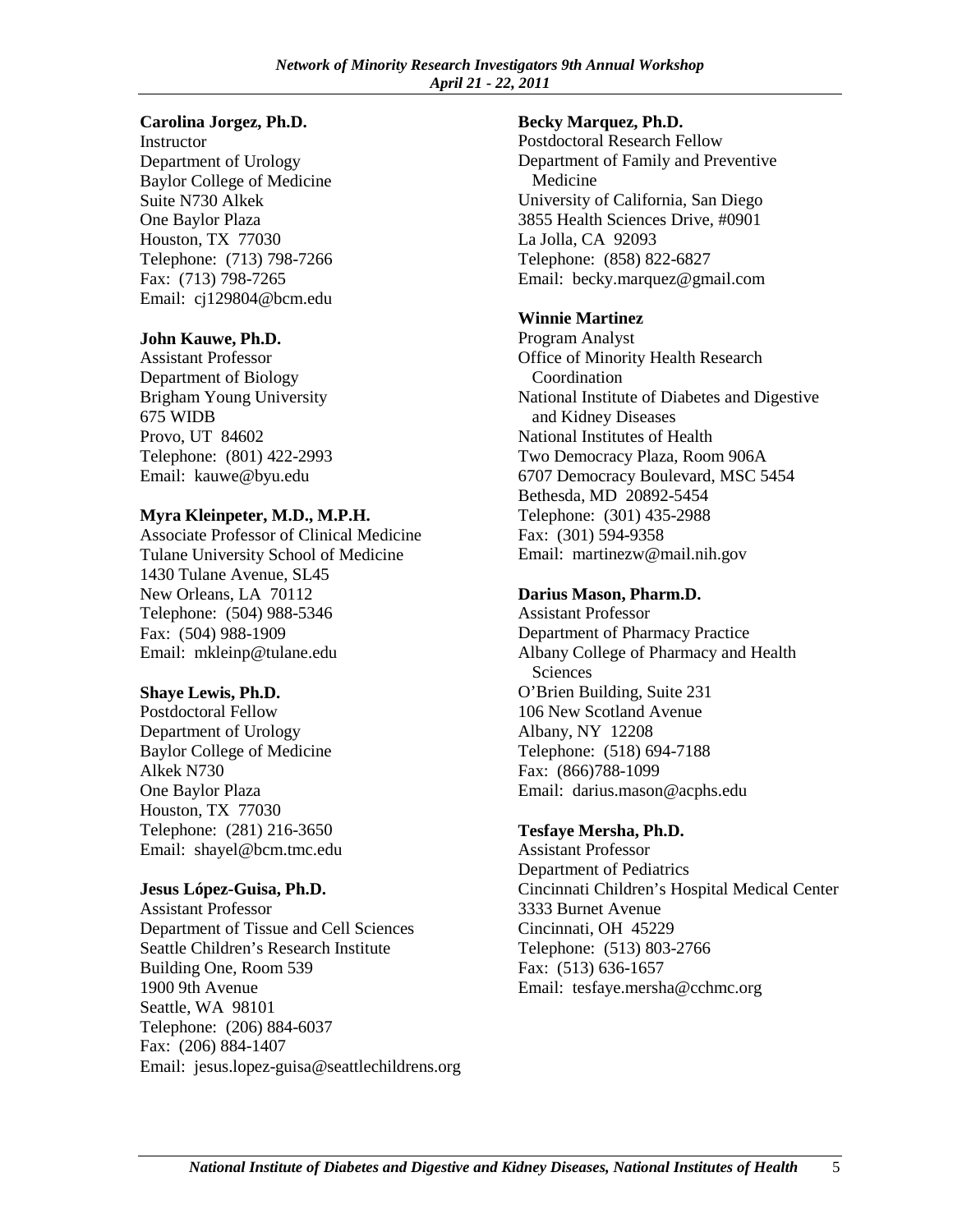### **Kristy Nicks, Ph.D.**

Research Fellow American Society for Bone and Mineral Research Minority Subcommittee Mayo Clinic 200 First Street, S.W. Rochester, MN 55905 Telephone: (507) 293-1179 Email: nicks.kristy@mayo.edu

### **Keith Norris, M.D.**

Executive Vice President for Health Affairs and Research Charles R. Drew University of Medicine and **Science** 1731 E. 120th Street Los Angeles, CA 90059 Telephone: (323) 563-4987 Fax: (323) 563-5987 Email: porchiatoussaint@cdrewu.edu

### **Rocio Pereira, M.D.**

Assistant Professor Division of Endocrinology University of Colorado Denver P.O. Box 6511, MS 8106 Aurora, CO 80045 Telephone: (303) 724-3032 Email: rocio.pereira@ucdenver.edu

#### **Judith Podskalny, Ph.D.**

Program Director Division of Digestive Diseases and Nutrition National Institute of Diabetes and Digestive and Kidney Diseases National Institutes of Health Two Democracy Plaza, Room 667 6707 Democracy Boulevard, MSC 5450 Bethesda, MD 20892-5450 Telephone: (301) 594-8876 Fax: (301) 480-8300 Email: jp53s@nih.gov

#### **Rosita Rodriguez Proteau, Ph.D.**

Associate Professor Department of Pharmaceutical Sciences Oregon State University 203 Pharmacy Building 1601 S.W. Jefferson Avenue Corvallis, OR 97330-3507 Telephone: (541) 737-5786 Fax: (541) 737-3999 Email: rosita.proteau@oregonstate.edu

#### **F. Bridgett Rahim-Williams, Ph.D., M.P.H, M.A.**

National Center on Minority Health and Health Disparities National Institutes of Health Two Democracy Plaza, Room 800 6707 Democracy Boulevard, MSC 5465 Bethesda, MD 20892-5465 Telephone: (301) 402-1366 Email: bridgett.rahim-williams@nih.gov

### **Lewis Roberts, M.D., Ph.D.**

Professor of Medicine Department of Gastroenterology and Hepatology Mayo Clinic 200 First Street, S.W. Rochester, MN 55905 Telephone: (507) 538-4877 Fax: (507) 284-0762 Email: roberts.lewis@mayo.edu

# **Susan Robinson**

Vice President, Programs American Liver Foundation 39 Broadway, 27th Floor New York, NY 10006 Telephone: (212) 668-1000, ext. 1191 Fax: (212) 483-8179 Email: srobinson@liverfoundation.org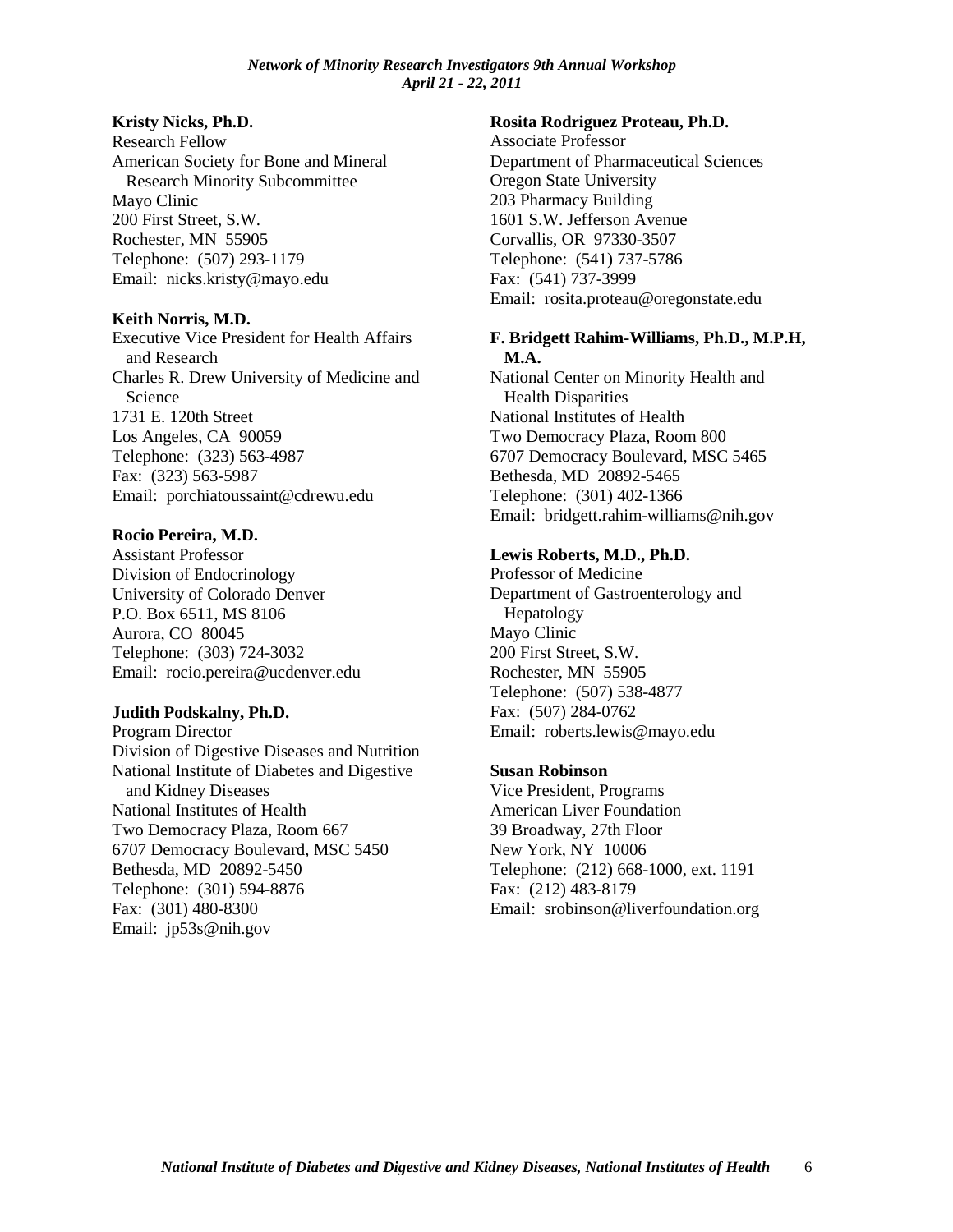#### **Griffin Rodgers, M.D., M.A.C.P.**

**Director** National Institute of Diabetes and Digestive and Kidney Diseases National Institutes of Health Building 31, Room 9A52 31 Center Drive, MSC 2560 Bethesda, MD 20892-2560 Telephone: (301) 496-5741 Fax: (301) 402-2125 Email: griffin.rodgers@mail.nih.gov

#### **Beatriz Rodriguez, M.D., Ph.D.**

Professor Department of Medicine University of Hawaii 651 Ilalo Street, MEB 224 H Honolulu, HI 95817 Telephone: (808) 692-1468 Fax: (808) 692-1266 Email: brodrigu@hawaii.edu

#### **José Romero, Ph.D.**

Associate Physiologist Department of Medicine, Division of Endocrinology Brigham and Womens Hospital/Harvard Medical School 221 Longwood Avenue Boston, MA 02115 Telephone: (617) 732-4948 Fax: (617) 732-5764 Email: jrromero@rics.bwh.harvard.edu

#### **Sylvia Rosas, M.D.**

Assistant Professor Department of Medicine University of Pennsylvania One Founders Pavilion 3400 Spruce Street Philadelphia, PA 19104 Telephone: (215) 615-3446 Fax: (215) 615-3447 Email: sylvia.rosas@uphs.upenn.edu

#### **Charles Rotimi, Ph.D.**

**Director** Center for Research on Genomics and Global Health National Human Genome Research Institute National Institutes of Health Building 12A, Room 4047 12 South Drive, MSC 5635 Bethesda, MD 20892-5635 Telephone: (301) 451-2303 Email: charles.rotimi@nih.gov

#### **Omaima Sabek, Ph.D.**

Assistant Professor The Methodist Hospital 6550 Fannin Street, SM1661 Houston, TX 77030 Telephone: (281) 382-7632 Email: omsabek@tmhs.org

### **Juan Sanabria, M.D.**

Assistant Professor Department of Surgery and Nutrition Case Western Reserve University Lakeside 7610, PS 5047 11100 Euclid Avenue Cleveland, OH 44106 Telephone: (216) 844-3138 Fax: (216) 844-5398 Email: juan.sanabria@case.edu

#### **Lakshmanan Sankaran, Ph.D.**

Scientific Review Officer National Institute of Diabetes and Digestive and Kidney Diseases National Institutes of Health Two Democracy Plaza, Room 755 6707 Democracy Boulevard, MSC 5452 Bethesda, MD 20892-5452 Telephone: (301) 594-7799 Fax: (301) 480-3505 Email: ls38z@nih.gov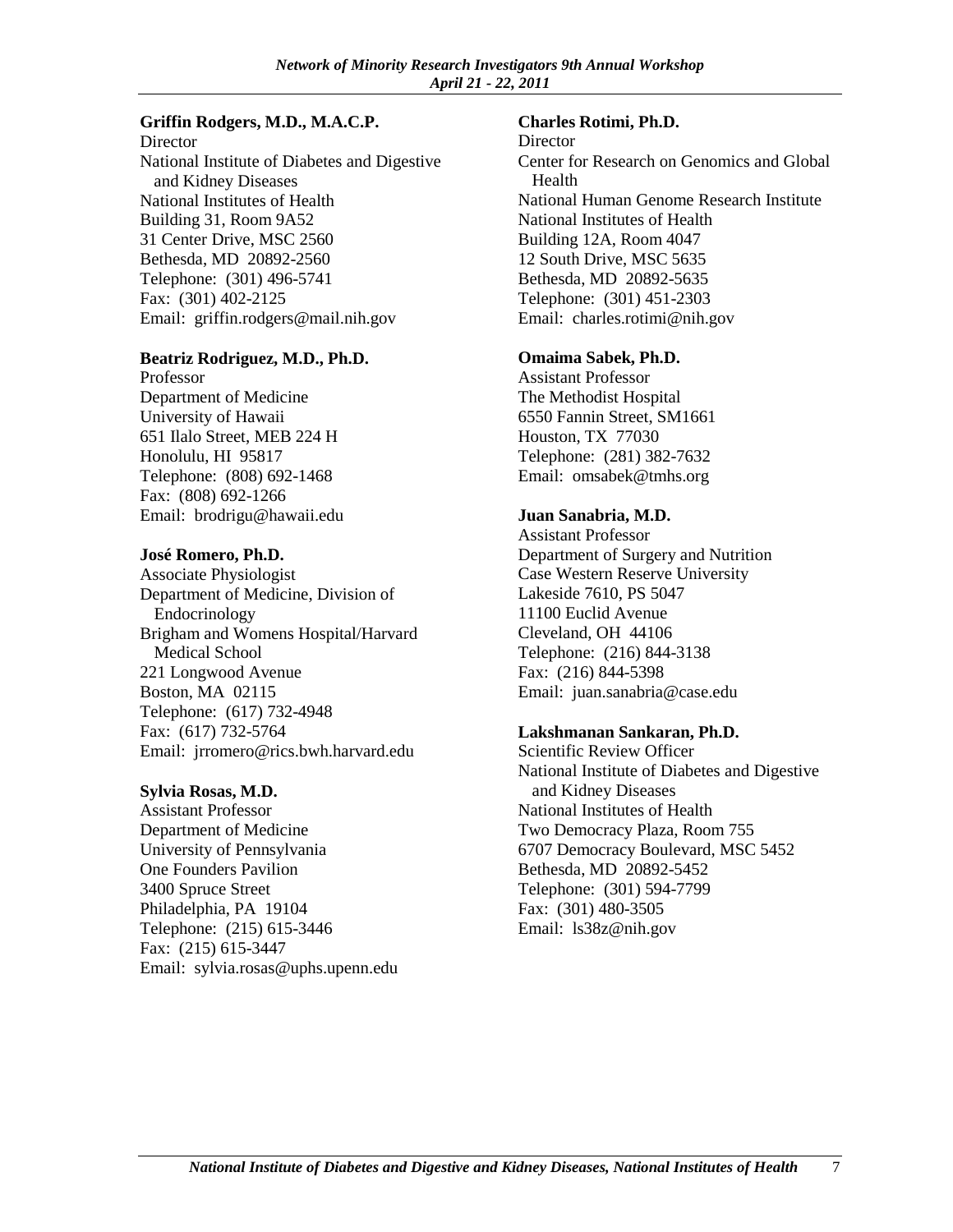### **Virginia Sarapura, M.D.**

Associate Professor Department of Medicine/Endocrinology Anschutz Medical Campus University of Colorado Denver 12801 E. 17th Avenue, MS 8106 Aurora, CO 80045 Telephone: (303) 724-3931 Fax: (303) 724-3920 Email: virginia.sarapura@ucdenver.edu

### **Abdirashid Shire, Ph.D.**

Assistant Professor of Medicine Department of Gastroenterology and Hepatology Mayo Clinic 200 First Street, S.W. Rochester, MN 55905 Telephone: (507) 284-2845 Fax: (507) 284-0762 Email: shire.abdirashid@mayo.edu

### **Kevin Sterling, M.D.**

Assistant Professor of Medicine Division of Renal Diseases and Hypertension George Washington University 22nd & I Street, NW, 3rd Floor Washington, DC 20037 Telephone: (202) 741-3333 Email: sterling\_kevin@hotmail.com

# **Charmaine Stewart, M.D.**

Associate Professor Departments of Internal Medicine/ Gastroenterology, Hepatology, and Nutrition University of Minnesota 406 Harvard Street, S.E. Minneapolis, MN 55455 Telephone: (612) 219-9937 Email: stewa560@umn.edu

# **Lynda Anne Szczech, M.D.**

Associate Professor Division of Nephrology Department of Medicine Duke University Medical Center 3646 Durham, NC 27710 Telephone: (919) 668-8008 Fax: (919) 668-7128 Email: szcze001@mc.duke.edu

#### **Bolaji Thomas, Ph.D.**

Assistant Professor Department of Medical Sciences School of Life Sciences Rochester Institute of Technology 153 Lomb Memorial Drive, 75-1129 Rochester, NY 14623 Telephone: (585) 475-6382 Email: bolaji.thomas@rit.edu

### **Roberto Vargas, M.D., M.P.H.**

Assistant Professor Department of Internal Medicine David Geffen School of Medicine University of California, Los Angeles 911 Broxton Avenue Los Angeles, CA 90024 Telephone: (310) 794-3703 Fax: (310) 794-0732 Email: rbvargas@mednet.ucla.edu

### **Francisco Villarreal, M.D.**

Professor Department of Medicine University of California, San Diego 9500 Gilman Drive, BSB4028 La Jolla, CA 92093-0613 Telephone: (858) 534-3630 Email: fvillarr@ucsd.edu

#### **Joan Von Feldt, M.D., M.S.Ed.**

Professor of Medicine University of Pennsylvania Associate Chief of Staff, Education Philadelphia Veterans Medical Center Room 948A 3900 Woodland Avenue Philadelphia, PA 19104 Telephone: (215) 823-5251 Fax: (215) 823-5276 Email: joan.vonfeldt@va.gov

# **Fern Webb, Ph.D.**

Assistant Professor Community Health and Family Medicine University of Florida 1255 Lila Avenue Jacksonville, FL 32208 Telephone: (904) 383-1998 Fax: (904) 383-1937 Email: fern.webb@jax.ufl.edu